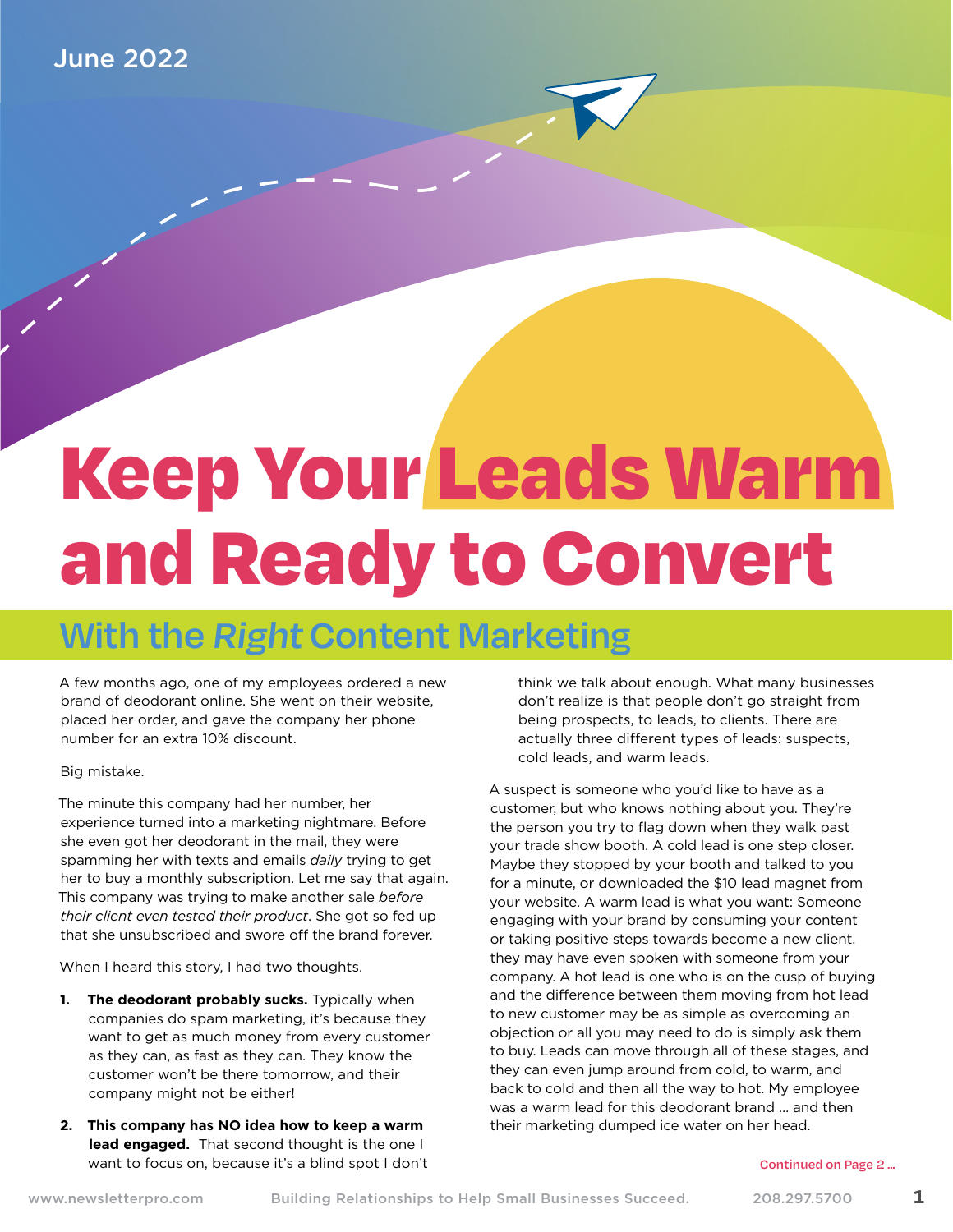Here's what they should have done — and what you can do to keep your warm leads engaged.

#### Avoid the hard sell.

It's important to warm your leads up with content (texts, blogs, emails, print mail, social media), but the type of content matters. That's where most people mess up. All of their messages are "Buy! Buy! Buy!" ... which turns off today's customer who has virtually unlimited choices of places to do business with. If this was a normal social interaction most businesses are that person who is always taking about themselves with little interest in anything you have to say or think about any subject. It's this kind of bad marketing that is a very common reason leads don't convert into sales. To *actually* warm the lead up, your content should …

#### Provide value.

Regardless of how you deliver your content, you should provide value to your leads. Tell them a bit about yourself; personal and professional info. Help them with solutions to problems your ideal demographic may have. The deodorant brand should have sent my employee cool videos, testimonials, and tips on the right way to use their product. That would have made her excited to get it in the mail! You need to provide value 75–80% of the time. The other 20–25% of your content can focus on progressing the sales conversation.

#### Create a connection.

When you send valuable information out to warm leads, it shouldn't just be about your business. You should share things about YOU, too. People like to do business with someone they know, like, and trust, and you can build that trust by finding shared affinities.

Imagine you meet someone on one of the dating apps, and after chatting you find out you're both really, really into "The Bachelor." (Because of course, it's secretly every guy's favorite show!) You talk about all of the juicy gossip from last week's episode, and boom you've formed a connection. The relationship is warmed up, and you're probably ready to meet in person. Marketing works the same way.

#### Keep the fire going.

Here's where a lot of people mess up: Once a lead is warm, you have to KEEP them warm with a steady drip of helpful, entertaining content. This is how you sell to that person who researches for months before making a purchase. If you're still there giving them great content, you'll get that sale. It's also key to keep your leads warm after they convert. They'll be happier, buy more, stay longer, and send more referrals.

If you don't have a system in place to warm up your leads and aren't sure how to get started, I have good news: Starting itself is the key. Most people never get started, and they let their best leads get away. You're ahead of the curve.

Now, the easiest way to start is to find someone to help you with content marketing. This will help you avoid the No. 1 reason businesses struggle to scale: Owners who try to do everything themselves. All you'll need to do is gather your prospects' email addresses, cellphone numbers, and mailing addresses.

The mailing address is gold because you have the ability to communicate and connect with virtually 100% of your customers and prospects without a third party interfering. You can send a print newsletter, postcards, welcome gifts, Thank you gifts and virtually anything else you can think of. One of the issues facing many Entrepreneurs right now is that you need to communicate through multiple channels for the best results. For example, I'm almost never on Facebook. But I can easily spend way too much time scrolling through TikTok videos instead of watching TV. Similarly, some people are direct mail people, and some are email people. By using multiple different media to communicate with your prospects and clients you will not only connect with many prospects and customers you haven't been reaching to date but in many cases you'll also be connecting with them through more than a single media and when done correctly that will enhance your relationships with customers, help warm up prospects, increase referrals, upsells, new customers and as well as positively impact many other areas of your business. (By the way, did you know we offer digital newsletters now? You can get all the details at NewsletterPro.com/Products/.)

Here's the thing: If you don't put the effort into keeping your leads warm, someone who knows what they're doing will come into your niche with great content marketing and kick your butt. It's happening right now to that deodorant company. Sure, they're trying, but they're doing it all wrong — probably because they're trying to do it on their own. Don't make that mistake.

P.S. — While I was writing this, I checked in with my employee who ordered the deodorant, and guess what? I was right! It sucked.



If you're an entrepreneur, you've probably heard a lot of bad advice. Entrepreneurs have to pick out the best wisdom for themselves, whether it be from friends, relatives, or "gurus." Thankfully, there are still pieces of timeless wisdom for creating a successful business.

#### No. 1: Build like the Romans.

It's easy to lose track of our goals, so while it might sound obvious, never forget to build your business with a longterm mindset. One of the oldest businesses in the world is based in Japan — Kongo Gumi, a construction company specializing in Buddhist temples, which first launched in 578 AD. Prior to merging, it had a \$70 million annual budget. Just like how the Romans built the Colosseum nearly 2,000 years ago, you'll want your business to focus on highquality services and/or products and, just like the Japanese company, with a well-defined niche.

#### No. 2: Choose the right niche.

Do you know who your customers are? What do they really need? If your business operates too broadly, you might struggle to find your most profitable, effective niche. The most reliable niches aren't short term, such as weddings. It's hard to build a long-term email list, for example, with the low frequency that people get married!

There's also a seasonality aspect to consider. If your niche goes through on- and off-seasons of popularity, you might accidentally build a seasonal business. To avoid struggling for customers in the off-months, use Google Trends to determine how stable a niche is.

#### No. 3: Find a burning problem and solve it.

Creating a business means creating a resource that benefits you and your customers. But if your company doesn't have

any problems to solve, people have no reason to spend money or benefit from your business. One of the best things you can do as a new entrepreneur is find a burning problem — as niche as it may be — and solve it. Even if the problem you're solving is as simple as helping people overcome boredom by providing an entertaining experience, knowing your purpose makes a huge difference.

#### No. 4: Get obsessed with customer needs.

You don't have to work harder to make money — often, you need to work smarter. For example, business owners can get too wrapped up in what their company needs and forget what customers need. If you lose track of your customers' wants and desires, you're bound to make less money. Learn to recognize customer frustration as pain from not having their needs met. This makes it much easier to not take insults personally (especially from rowdy customers). At the end of the day, always working toward a positive customer experience can open a door to building long-term relationships with buyers.

#### No. 5: Remember, profit over revenue.

Some business owners will brag, saying they'd made over \$900,000 in the past nine months. But how much of

that money made a real difference? If the profits are only around \$10,000, was it worth the work, and is it sustainable? Probably not. The more profit your business has, the more your company can reinvest in itself, your employees, and your own success. After startup costs are paid, you're often paid last, so make sure you make enough money to treat yourself after all your hard work.

Starting a business is terrifying because nobody has all the answers for your specific business needs. You get to decide for yourself. We hope these timeless pieces of advice help you on your journey!

"Who is like the wise? Who knows the explanation of things? A person's wisdom brightens their face and changes its hard appearance." **–Ecclesiastes 8:1 (NIV)**



## 5 Timeless Tips for New Entrepreneurs

## **Time and Time Again, This Old Wisdom Proves Sound**

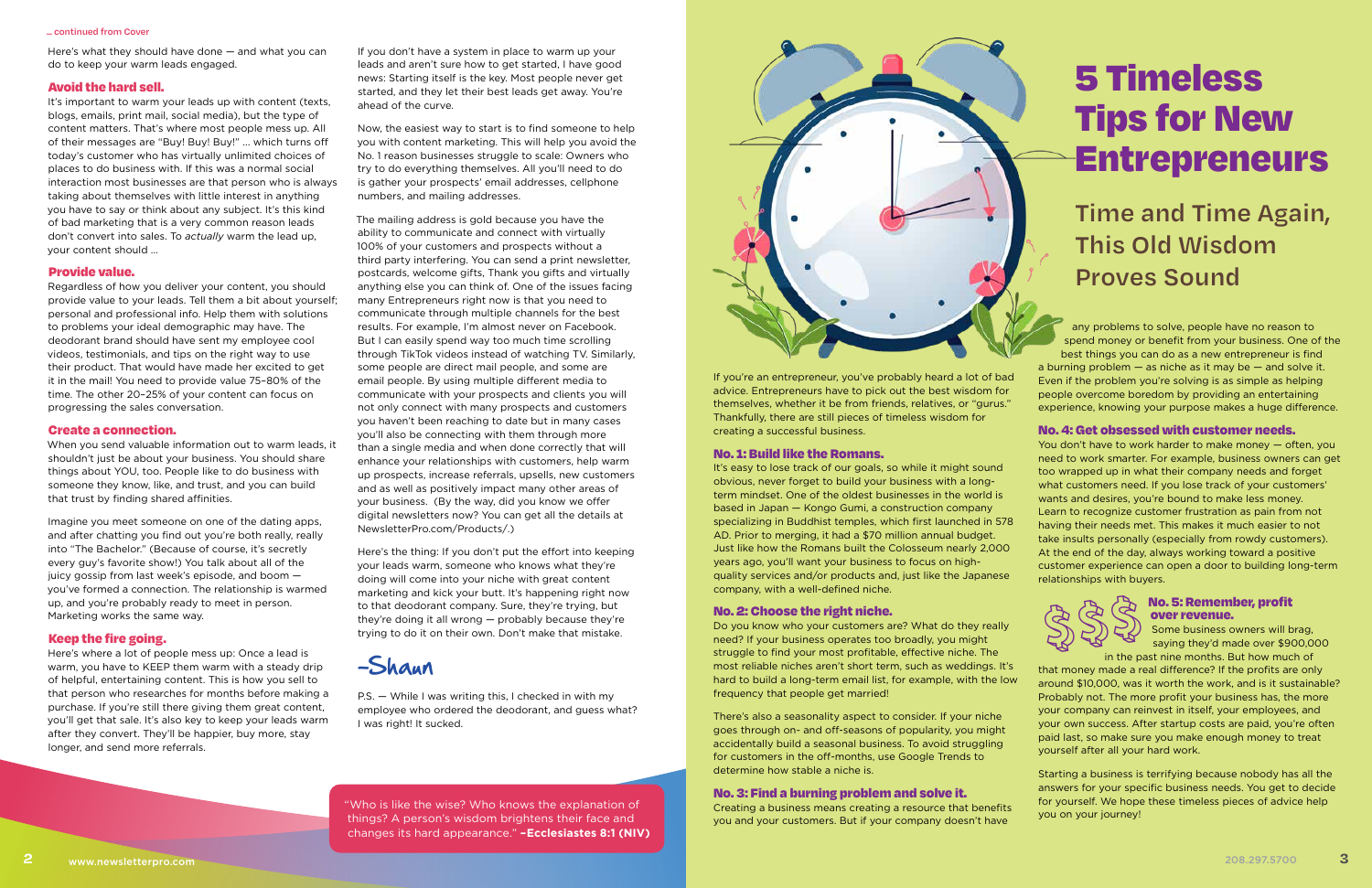## Stop Employees Stop Employees What's<br>From Divorcing You Automation — Succeed by Embracing<br>Show Them Appreciation Mills Dease It Matters Would Doctate With Help From Daniel

In the early 1990s, counselor Gary Chapman wrote "The 5 Love Languages: The Secret to Love That Lasts." Chapman details five love "languages": acts of service, quality time, words of affirmation, receiving gifts, and physical touch. Throughout his book, Chapman emphasizes that it's vital for couples to learn the "primary language" of their mate, then adapt their behavior to better meet their partner's needs.

Chapman's book has stood the test of time in couples counseling and saved many marriages, but Chapman's views may have a point when it comes to business.

**Employee churn is costly.** The hiring, onboarding, and training process for new employees will cost your company a pretty penny, but on top of that, you should consider the fact that new employee productivity is typically lower than that of established employees, and you may have to account for mistakes.

After all, statistics show that when employees feel appreciated, they are less likely to leave a company and are more productive than their unhappy counterparts. What's more, employees want to feel appreciated! One study noted that more than half of employees surveyed wished their managers would directly compliment them, and 40% of leaders wished their employees would do the same.

Perhaps Chapman was on to more than he thought in the '90s when he wrote about romantic relationships. If you can learn to speak in a way that shows a little love to your employees, you just might meet their work needs in a way that is mutually beneficial. Here's why that matters.

If it sounds fancy, it is - but it's not expensive! Today, even small businesses can employ automation in their company. But why is it so awesome?

**Speaking of productivity …** Employees who are happy and engaged actually want to come to work. Those who are unhappy are the ones you can find scrolling through TikTok at 2 p.m. on a Tuesday. That wastes not only your time, but it also ushers money right out the door. The saying, "Time is money," is no truer anywhere else than in business.

#### **Employee culture goes beyond 'the feels.'** A

company with a great culture is electric. It's a place where people want to do business and will recommend that others do the same. When your company doesn't reward employees for their work, doesn't encourage praise, and is slow to show its appreciation, that reflects on both your employees *and* your customers.

Ready to create an employee appreciation campaign that will speak the right love language to your employees? We have just the advice you need online at **NewsletterPro.com/blog**.

## What's Automation — **Why Does It Matter?**

Grrr, technology! It's always changing, and in the past 30 years, even tech experts have shared the frustration of new tech "fixing what ain't broke." However, some innovations — although it might take a little patience to understand them — will *dramatically* improve your customer satisfaction, your business's marketing effectiveness and reach, and your staff's quality of life.

That innovation is marketing automation. With automation, you can leverage your marketing and industry expertise to produce savvy, automatic systems that will provide your customers with consistent engagement and a valuebased experience.

#### **Automation makes mundane digital tasks easy.**

Want to perform certain email actions automatically? For example, after a successful sale or customer service interaction, you might want to automatically send that customer a survey. Automation can help with that, including:

- **• Automatically sending A/B tests of email campaigns**
- **• Scheduling social media posts**
- **• Posting automated responses to tagged social media posts**
- **• Generating reports on marketing results across all platforms**

When automation can do the busywork for you, it leaves a lot more time on your team's hands to do more productive work. That's a huge benefit for your business.

But, that's not the only benefit either.

#### **Understand your customers' digital 'body language.'**

When you share a joke with your partner, you can tell whether they're enjoying it or not. They give a certain smile, laugh, or response that, due to your familiarity with them, reads as genuine amusement.



# Show Them Appreciation<br>
Show Them Appreciation<br> **Why Does It Matter? VOUI' Regrees of S** Pink's New Book

Years ago, a photo started circulating on the internet of a man in a white tank top and black baseball hat. He looked pretty normal — except for the phrase "No Ragrets" tattooed across his chest! The jokes practically made themselves; "I bet he r**e**grets that one" was a favorite.

You might remember thinking the same thing. But according to author and researcher Daniel Pink, that unlucky internet sensation shouldn't bemoan his tattoo only the philosophy that inspired it.

In his new book, "The Power of Regret: How Looking Backward Moves Us Forward," Pink argues that regrets are normal and healthy, but the "'no regrets philosophy of life" isn't. Why? Because it keeps us from embracing and learning from our mistakes.

"The Power of Regret" teaches readers to do just that. In it, Pink draws on a World Regret Survey he conducted of over 15,000 people in 105 countries to outline four common categories of regrets: foundation regrets, boldness regrets, moral regrets, and connection regrets.

If you think you got the wrong college degree in retrospect, that's a foundation regret. A boldness regret might be regretting spending \$3,000 on a vacation on a whim or investing in a startup idea that didn't pan out. You might feel moral regret if you cheated on your diet, or connection regret if you didn't forge a bond with a now-successful coworker when you had the chance.

Do any of those categories sound familiar? They should! Pink dives into each regret type in his book and explains how to shift your mindset about it and move forward into a more successful, informed future.

"Regret is not dangerous or abnormal, a dilation from the steady path to happiness," he writes. "It is healthy and universal, an integral part of being human. Regret is also valuable. It clarifies. It instructs."

Business owners and ambitious entrepreneurs have more regrets than most people, because they take more risks but that also means they have more to learn from those past failures! Like Huffington Post and Thrive Global mogul Arianna Huffington once said, "We need to accept that we won't always make the right decisions, that we'll screw up royally sometimes — understanding that failure is not the opposite of success, it's part of success."

"The Power of Regret" could be the key to reframing any "failures" in your past and using them as milestones to grow your business and personal life for the rest of 2022. As one GoodReads reviewer put it, "You could do your future self a real favor by reading this book."

Ready to find out for sure? Grab a copy of "The Power of Regret" today at your favorite local library or bookstore, and if you love it, check out Pink's other books, including "Drive: The Surprising Truth About What Motivates Us" and "When: The Scientific Secrets of Perfect Timing."

**Continued on Page 6 ...**



"Judge not, and you will not be judged; condemn not, and you will not be condemned; forgive, and you will be forgiven." **–Luke 6:37 ESV**



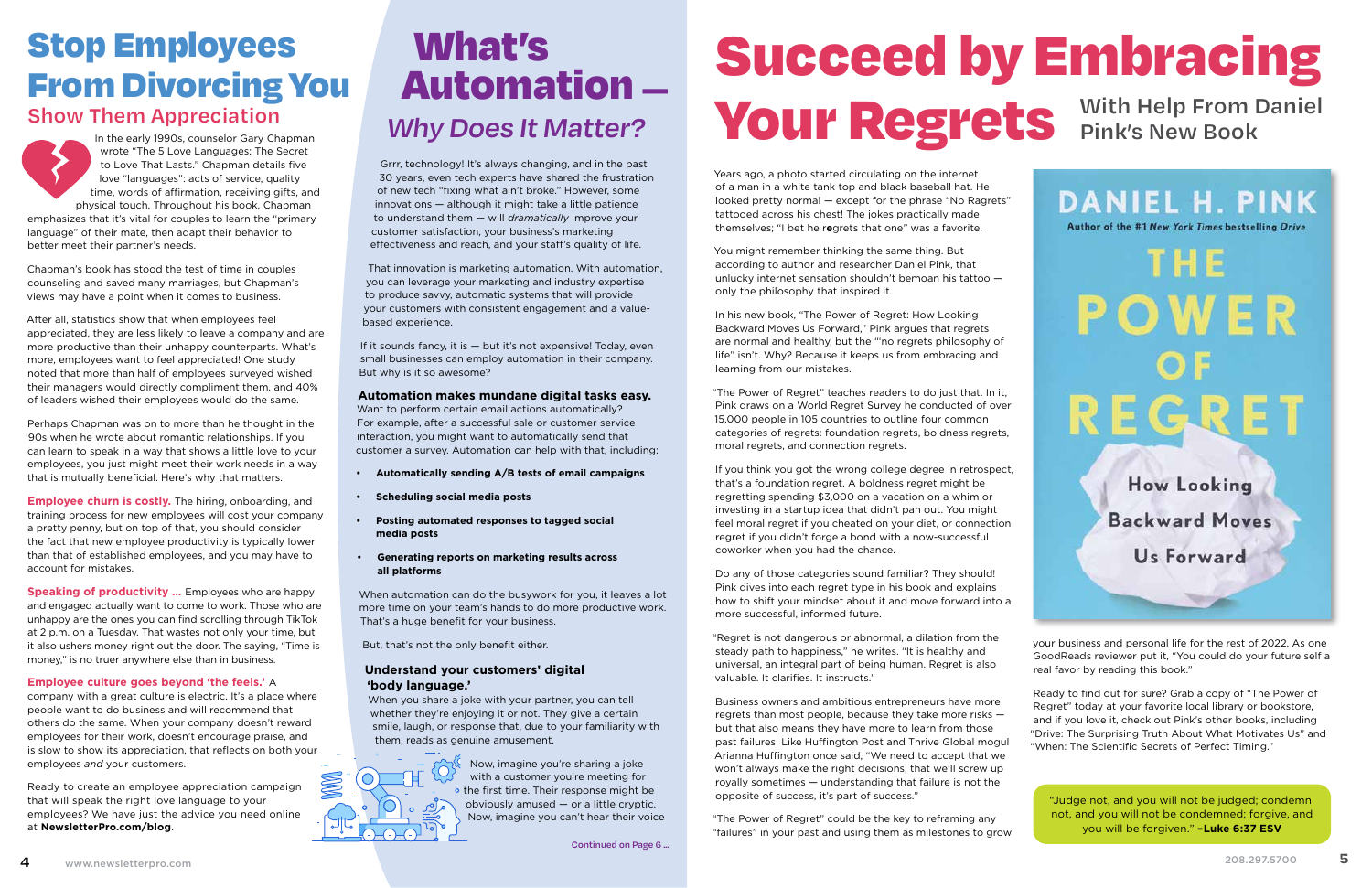or see their expression or body language at all! That's digital marketing for you. It can be a real challenge to craft the perfect message and earn the reaction you want (aka sales) when you don't know who's on the other side.

Thankfully, automation can help with that, too — because it can read your customers' "digital body language."

Automation can gather sales information from all customer interactions, even subtle ones. If you understand a lead's online behavior (such as web visits, online activity, social media mentions, etc.), you can pinpoint their wants and desires a lot easier. Then, you can segment prospects based on certain criteria and create personalized, targeted campaigns.

For example, maybe you have a list of customers who stopped buying because they mentioned a particular issue, such as pricing. If you happen to create a more affordable product later on, you could create a customized marketing campaign specifically targeting that list of customers. And automation can create that customer list for you!

#### **Automation means retention.**

One of the reasons print newsletters are so effective at retention isn't just the real, physical feel of it in your hands (although it certainly helps!). Because of the personalization of the cover article, plus other high-quality educational and entertaining content it provides, print newsletters help make customers feel like they're not just a number. They're truly valued.

Even though automation software can be broken down into a bunch of ones and zeros, it's also capable of creating comprehensive, holistic profiles of your customers and executing personalized campaigns. By keeping you updated in real time, you can utilize your team's human touch to reach customers at the right time through the right channel in an effective way.

alcoholic beverage. saying "no" to all the toxic elements that can come with a classic **Quotes to Grow On** 

With advanced life-cycle campaigns and reengagement strategies, automation helps ensure your customers don't fall off your radar. Nobody likes to feel forgotten, so it's a win for everyone!

It's a classic spin on the word "no" by giving agency back to the consumer. Saying "no," according to HOP WTR, can be an empowering move — one designed to make you feel better than a half-hearted, regrettable yes ever could.

#### **What should I start automating?**

The best place to start (and, in some ways, the easiest) is with email automation! Much of today's email automation software will allow you to send stand-alone emails (welcome messages, updates, etc.) or create drip campaigns if you want to send several emails to a certain set of subscribers. You can even set predefined parameters where, if a subscriber is tagged with certain conditions or actions, your automation software will automatically trigger a new drip campaign created specifically to match their needs.

Automation can affect many areas of your business marketing, including dynamic content (i.e., website content that changes based on a viewer's previous behavior), lead nurturing, reporting, and analytics. While these are more advanced areas of automation, we hope this quick introduction guide will help you start your journey! Don't be shy to let us know if this guide helped you.

*No.* 



Who knew two little letters could have such a profound impact? We dreaded hearing it from our parents, we were told to say it when confronted with peer pressure, and for many, it's a word that carries a lot of weight as we try to establish boundaries.

And that's exactly what HOP WTR wants you to do.

In 2022, HOP WTR launched their "Up to No Good" campaign, the first advertising project for the growing nonalcoholic, hoppy drink company that was designed for those who want to enjoy the flavors of alcohol without the carbs, sugar, and booze. By saying "yes" to a HOP WTR beverage, consumers are actually

#### **... continued from Page 4**

Moreover, HOP WTR's campaign is a play on the reciprocity principle, which is the idea that in advertising, if you give something to someone, they in turn want to pay you back. HOP WTR is advertising itself as an empowering way to say "no" but to still be included. It's a way for those limiting their sugar or carb intake to enjoy a refreshing beverage at the barbecue without destroying their goals. It's a way for those who choose not to drink to enjoy a beverage on the beach with their family.

HOP WTR is giving their consumers an opportunity to say "no" why wouldn't consumers want to seize on that? In an era when flexibility is a top priority, HOP WTR has found a powerful niche to dig into.

Suffice it to say, is there any better strategy than turning a negative into a positive?

No.



goal for the new layout engine is to let people focus on just making a good-looking slide deck instead of dealing with 'all the minutiae of having to lay everything out by hand.'"

Paste has a few other perks, too. Users can insert videos and images in batches, and the app will turn them automatically into multiple slides. The app is also integrated with Slack. That means entire teams can access, review, and comment on branded slide decks. Finally, Paste gives users the option to create interactive device frames and a brand "theme" that will automatically add company colors and fonts to every new deck.

Paste isn't the only PowerPoint alternative out there. Canva, Google Slides, ProPresenter, and Prezi are similar platforms. But companies like Shopify, Raxo, Plenty TV, and Grovemade are already using Paste to do everything from pitch ideas to recap products.

You can try the web-based versions of Paste today for free by creating a WeTransfer account and downloading the

associated Paste Preview app for your iPhone. Three Paste decks are included in the free package and the \$10 per month Pro package. To gain access to unlimited Paste decks without the Paste logo, you'll need to spring for a Premium membership at \$19 per month.

## **Resource of the Month: Paste Could PowerPoint Be Smarter?**

To learn more about Paste and see it in action before you test it, visit WeTransfer.com/paste.



"Is there a way to make PowerPoint smarter?" This may have been the question that powered the company FiftyThree to create its game-changing slideshow app: Paste.

Now owned by WeTransfer, Paste is an aesthetically pleasing, feature-filled tool for making presentation slide decks. Perhaps the biggest benefit of Paste is its reactivity. Thanks to its "Bento" layout engine, when you adjust a feature on a slide like an image or text box, the rest of the slide reacts automatically to accommodate that change.

What does this look like? Well, a heading might shrink as you enlarge your image. Or if you delete text, your infographic might grow or move to fill the newly vacant slide space.

Paste also lets you adjust the design of multiple slides at once. As The Verge puts it, "On the surface, these may not seem like the most exciting updates, but the





## Say 'No' With HOP WTR

**"Innovation distinguishes between a leader and follower. "** 

**–Steve Jobs**

**"The person who says it can't be done should not interrupt the person who is doing it."**

 **–Chinese Proverb**

#### **A Beverage Company's Powerful Spin on Drinking**